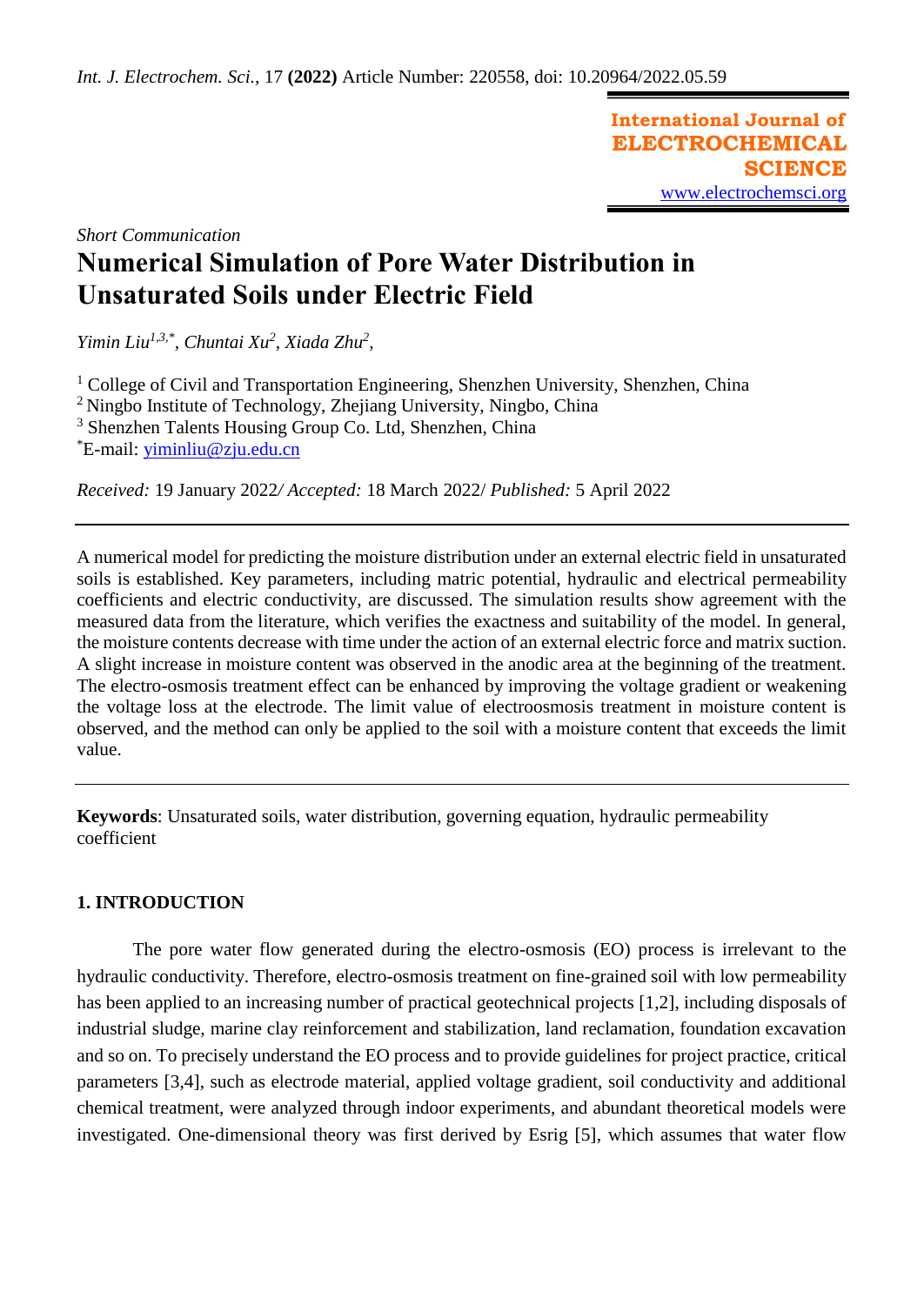generated by hydraulic forces and electric forces can be linearly superimposed. Wan and Mitchell [6] developed a two-dimensional model that takes into account the coupled effects of surcharge and EO.

Most of the existing electroosmotic theories are focused on the consolidation of saturated soil, which fails to consider unsaturated soil. In addition to unsaturated soils being less common in coastal areas where electroosmosis is often used to treat dredged soft soils, the consolidation theory of unsaturated soil involves interactions among solid, liquid and gas phases. The governing equations are usually highly nonlinear, and it is difficult to obtain an analytical solution. On the other hand, the volume of H<sup>2</sup> and O<sup>2</sup> generated by the electrolysis reaction at the electrode that intruded the soil, leading to a desaturation of the soil, is hard to quantify. Researchers used finite element software to simulate the electroosmosis of unsaturated soil [7,8], assuming that only the  $O<sub>2</sub>$  generated by the anode entered the soil and that  $H_2$  at the cathode was expelled directly into the atmosphere. The ratio of the gas entering the soil to the total generated oxygen is a constant value *η.* The simulation results show that the value of *η* has a strong effect on the development of pore pressure. For instance, the final pore pressure in the anode soil reaches -200 kPa when  $\eta$ =0.1, while it reaches -500 kPa when  $\eta$ =0.4.

The behavior of unsaturated soil under an electric field is quite different from that of saturated soil. In this paper, a numerical model for unsaturated soil water distribution under the electroosmosis process is established. The simulation results are compared with the existing data in the literature.

### **2. NUMERICAL MODEL**

### *2.1 Governing equation*

The model is one-dimensional; thus, the directions of current, flow and settlement are vertical and parallel to each other, as shown in Fig. 1. The assumptions for the model are listed here.



**Figure 1.** Schematic of one-dimensional electroosmosis of unsaturated soil

1) The migration of pore water follows Darcy's law.

2) Gases generated by hydrolysis reactions enter the atmosphere, and the pores in soil are connected with the atmosphere.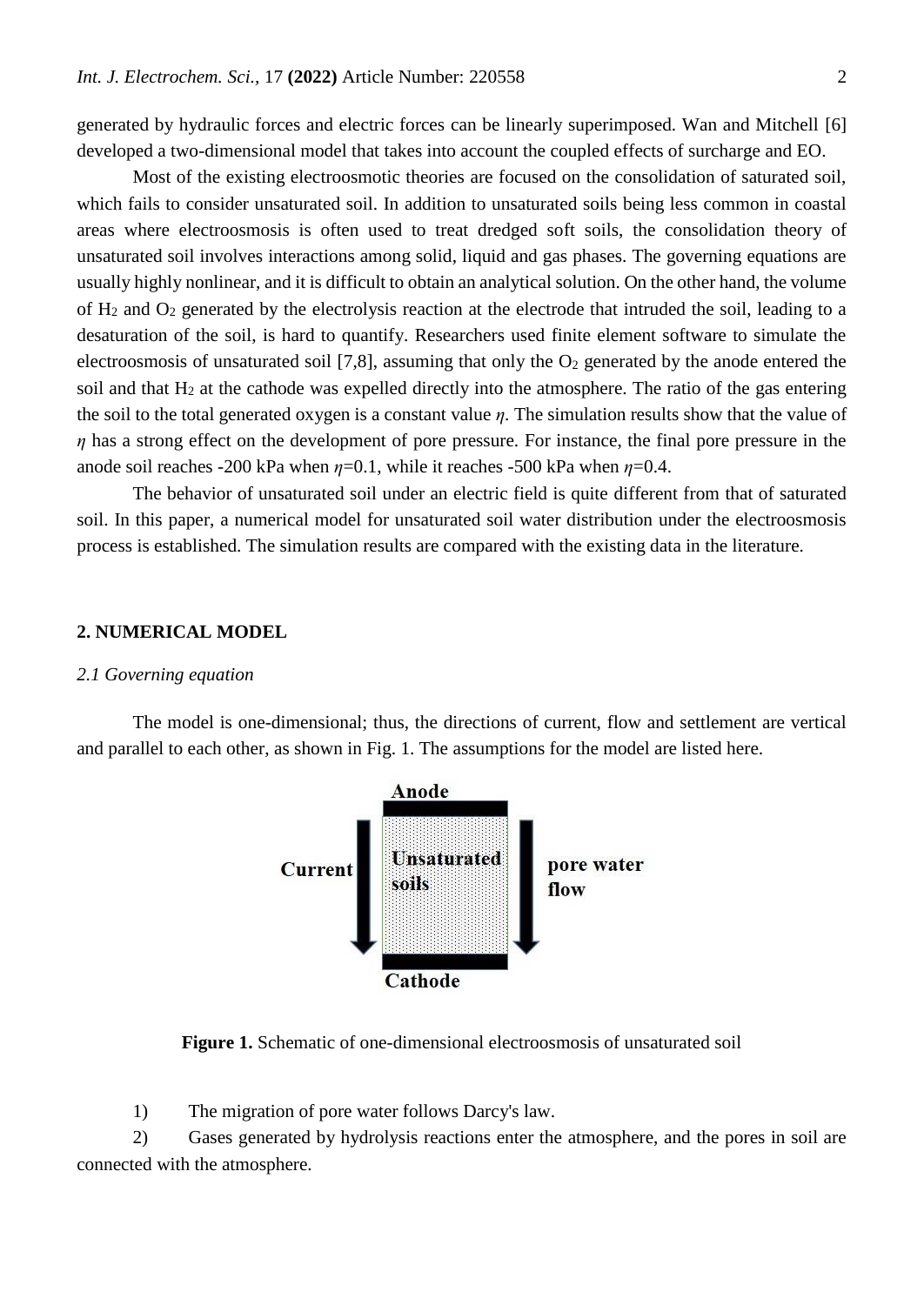3) The hydraulic permeability, electric permeability coefficient and electrical conductivity are functions of moisture content.

4) The soil shape does not change with the change in water content.

5) Other assumptions are similar to those of the Esrig one-dimensional electroosmotic consolidation theory.

 The seepage of unsaturated soil usually considers the total potential energy of pore water as the variable. The flow rate caused by the gravity potential and matrix potential can be written as:

$$
\vec{q}_h = -k_h(\theta)\mathbb{N}\,\psi
$$
\n
$$
\psi = \psi_m(\theta) + z
$$
\n(1)\n(2)

In the equations above,  $k_h(\theta)(m/s)$  is the hydraulic permeability coefficient of unsaturated soil.  $\mathcal{W}(m)$  is the soil water potential,  $\mathcal{W}_m(\theta)(m)$  represents the matrix potential, and z(m) denotes the gravity potential.  $\theta$  is the volumetric moisture content, which can be linearly converted to mass moisture content and is adopted in this paper.

The flow rate under an electric field can be described as follows:

$$
\vec{q}_e = -k_e(\theta)\mathbf{N}\phi\tag{3}
$$

where  $k_e(\theta)$  is the electric permeability coefficient of unsaturated soil and  $\phi$  is the electric potential. According to Esrig's theory, seepage caused by an electric field and gravity potential can be superimposed linearly. Hence, the total flow rate *q* is:

$$
\vec{q} = \vec{q}_e + \vec{q}_h = -k_e(\theta)\mathbb{N}\phi - k_h(\theta)\nabla\psi
$$
\n(4)

In this situation, disregarding the mass of water electrolysed and assuming pore water does not

move soil particles when it migrates, the mass continuity equation for the liquid phase can be written as:  
\n
$$
\frac{\partial \theta}{\partial t} + \nabla \Box \vec{q} = \frac{\partial \theta}{\partial t} + \nabla \Box - k_e(\theta) \Box \nabla \phi - k_h(\theta) \nabla \psi = 0
$$
\n(5)

For an isolated system consisting of soil and electric circuits, the total charge is conserved. Ohm's law and the principle of charge conservation give us the following equation:

$$
C_{p} \frac{\partial \phi}{\partial t} + \nabla \left[ -\sigma_{e}(\theta) \nabla \phi \right] = 0
$$
 (6)

where  $C_p(F/m^3)$  is the unit capacitance and  $\sigma_e(\theta)(s/m)$  is the conductivity of unsaturated soil. Equations (5) and (6) are the governing equations for the coupled electric-seepage field of unsaturated soil.

### *2.2 Soil characteristic parameters*

1) The matric potential  $\mathcal{V}_m(\theta)$ 

The matrix potential of soil can be described by the soil water characteristic curve; a typical curve is illustrated in Fig. 2. The inflection point  $h_d$  is the critical value of air-entry suction, which is related to the particle size, pore size and shape of the soil particles.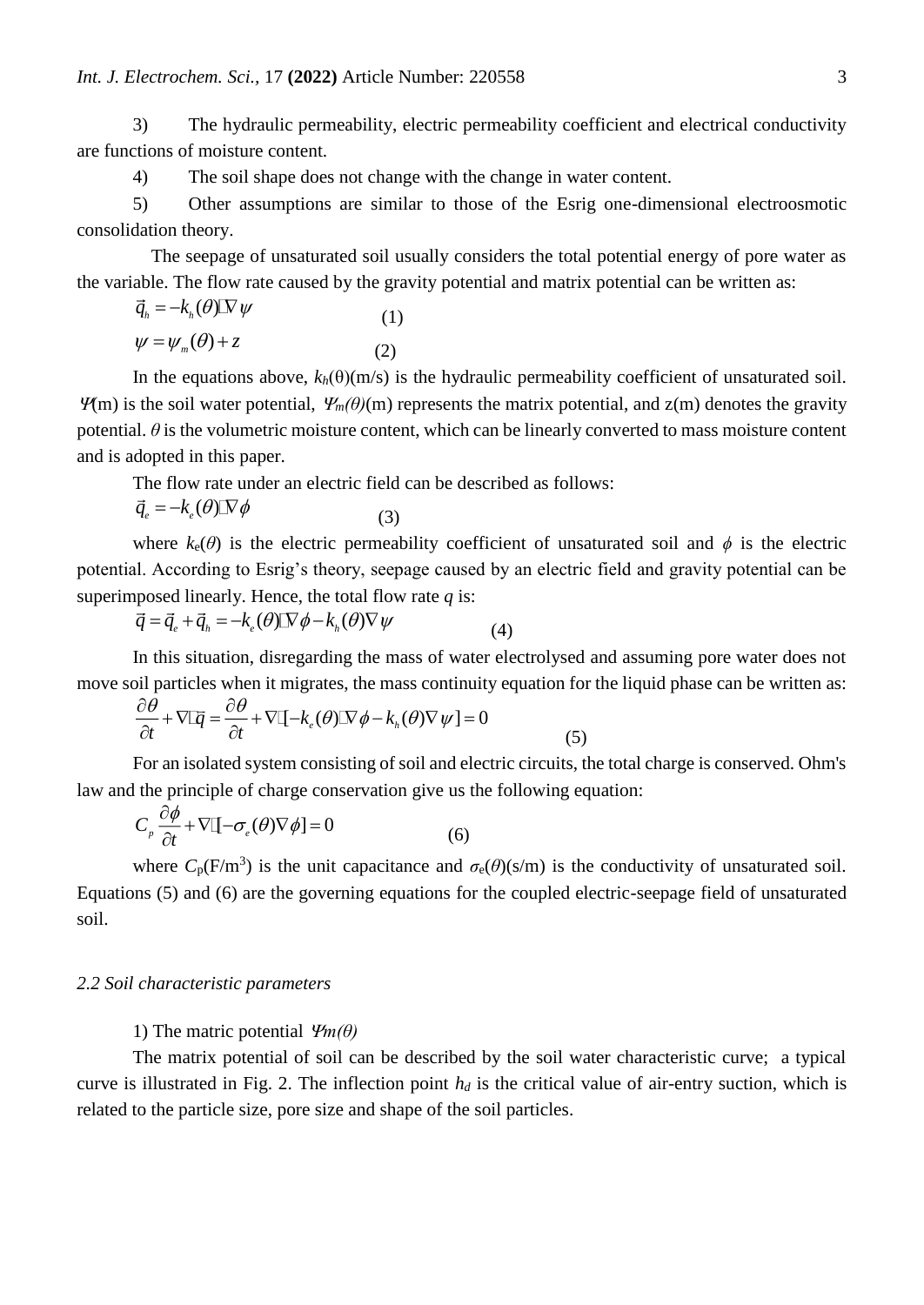

**Figure 2.** Typical soil water characteristic curve

To describe the mathematical form of the curve, the standardized volumetric moisture content  $\Theta$  and effective saturation  $S_e$  are adopted as follows:

$$
\Theta = \frac{\theta - \theta_r}{\theta_s - \theta_r}
$$
  

$$
S_e = \frac{S - S_r}{1 - S_r}
$$
 (7)

 $\theta_r$  and  $S_r$  are the residual volume moisture content and residual saturation, corresponding to only hydroscopic water existing in soils.  $\theta_s$  is the saturated volume moisture content. It is notable that these two indices are numerically equal. This paper adopts an empirical model established by Van Genuchten [9] to characterize the curve. The expression is presented as follows:

$$
\Theta = S_e = \left[ \frac{1}{1 + \left( a \psi_m \right)^n} \right]^m \tag{9}
$$

where *a* --- fitting parameter related to air intrusion,

*m* --- fitting parameter of the curve, *m=1-1/n*

*n* --- parameter related to the pore distribution of soil

2) Hydraulic permeability coefficient of unsaturated soil

Calculating the permeability coefficient of unsaturated soil from conventional constitutive equations, such as the soil-water characteristic curve, or making predictions from experimental data is concerning to many scholars. Mualem [10] classified these methods into three categories: empirical models, macroscopic models and statistical models. In this paper, a statistical model proposed by Van Genuchten is employed. The model comprehensively considered the soil-water characteristic curve and obtained a closed smooth equation: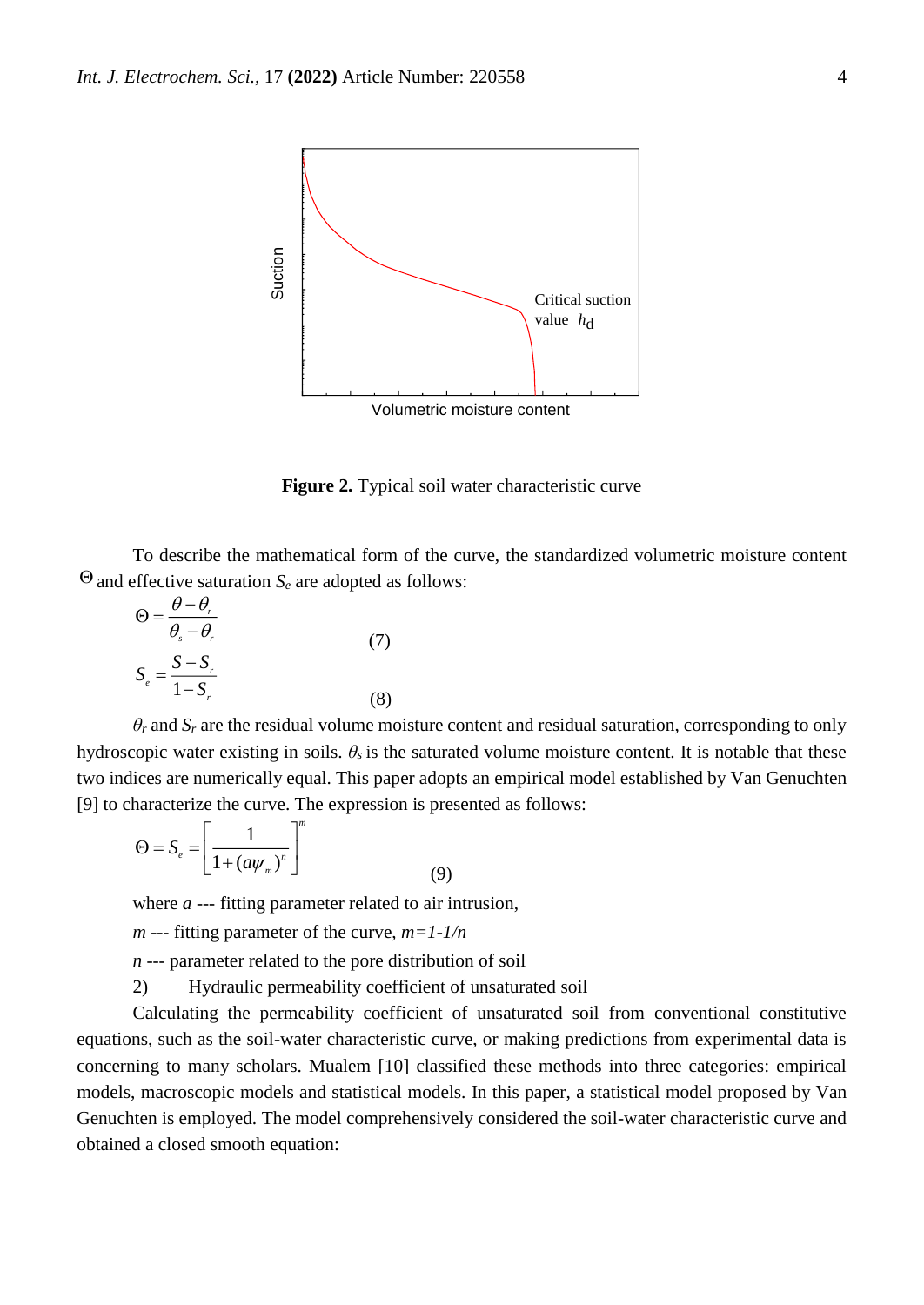$$
k_{h,rel} = \left[ \frac{1 - (\alpha \psi_m)^{n-1} \left[ 1 + (\alpha \psi_m)^n \right]^{-m}}{\left[ 1 + (\alpha \psi_m)^n \right]^{-m/2}} \right]
$$
(10)

Submitting the standardized volume moisture content into Equation (10), we obtain:

$$
\begin{cases} k_{h,rel} = \Theta^{1/2} \left[ 1 - \left( 1 - \Theta^{1/m} \right)^m \right]^2 \\ k_{h,rel} = k_h / k_{h,sat} \end{cases}
$$
 (11)

where *kh,rel*--- relative hydraulic permeability coefficient

*kh,sat*--- hydraulic permeability coefficient when saturated

3) Electrical permeability coefficient of unsaturated soil

The water content decreases with the development of electroosmosis, leading to desaturation among the soil. The decrease in saturation will cause an increase in resistivity and a decrease in the permeability coefficient. For saturated soil, Helmholtz-Smoluchowski (H-S) theory has been widely accepted in current research on the coefficient of electrical permeability. This model is established on the basis that the electric field forces applied to the ions balance the viscous forces due to uneven water velocity in a stable flow, which fails to consider the effect of matrix suction in regard to unsaturated conditions. Studies show that in fine-grained soils, matric suction at low saturation has a greater effect than that at other water heads [11]. A modified model [12] that takes into account the degree of saturation is needed in this paper. The relative electroosmotic permeability can be expressed using a power function:

$$
\begin{cases}\nk_{e,rel} = a(S)^b \\
k_{e,rel} = k_e / k_{e,sat}\n\end{cases}
$$
\n(12)

Submitting the standardized volume moisture content into Equation (11), we obtain:

$$
\begin{cases} k_{e,rel} = a[S_r + \Theta(1 - S_r)]^b \\ k_{e,rel} = k_e / k_{e,sat} \end{cases}
$$
 (13)

where *ke,rel*--- relative electroosmotic permeability coefficient

*ke,sat*--- electroosmotic permeability coefficient when saturated

- *a, b*--- fitting parameters
- 4) Soil conductivity

Soil conductivity is influenced by moisture content, fluid salinity, temperature and many other factors. Under the conditions of low water content (10%~60%) and constant porosity, the conductivity shows an approximate linear increase with water content [13]. According to the assumption above, the geometric deformation is disregarded, and the moisture content for unsaturated soil is relatively low. Hence, the conductivity of the soil is:

$$
\sigma_e(\theta) = A + B\theta
$$
  
where  $A = -0.027$  and  $B = 32$ . (14)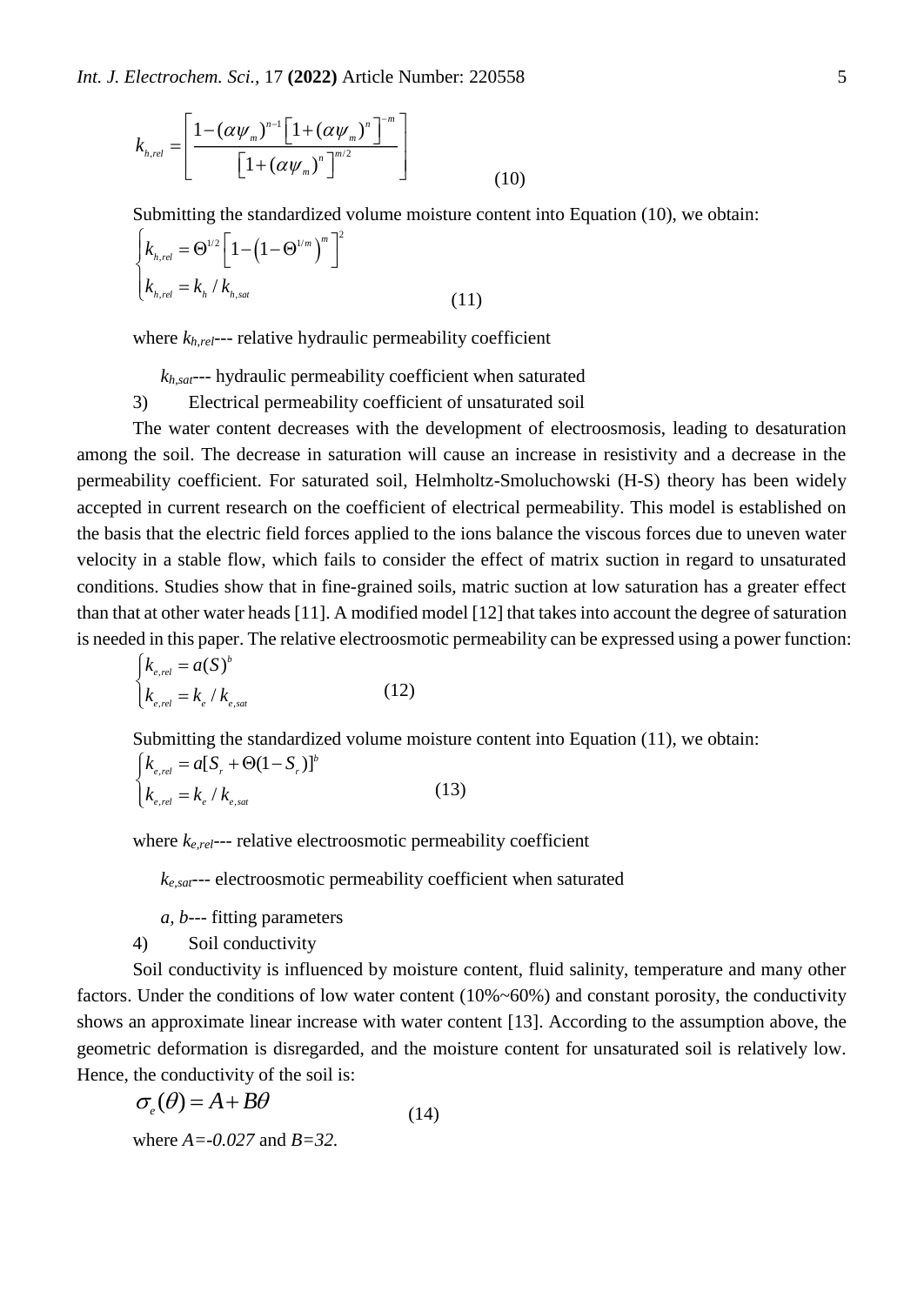# **3. RESULTS AND DISCUSSION**

## *3.1. Testing parameters*

To validate the rationality and validity of the model, an experiment [14,15] was compared with the results of the model. The soil in the literature has a moisture content in the range of 20.3~29.8%, liquid limit of 38.69% and plastic limit of 22.16%. The soil-water characteristic curve fitting parameters are listed in Table 1.

#### **Table 1**. Soil-water characteristic curve fitting parameters

| $\theta_{\rm s}(\%)$ | $\theta_{\rm r}$ (%) | $\mathbf{v}$ r | $\alpha$ (kPa <sup>-1</sup> | Fitting<br>parameter | Fitting<br>parameter |
|----------------------|----------------------|----------------|-----------------------------|----------------------|----------------------|
|                      |                      |                |                             | m                    |                      |
| 43.96                | 29.24                | 0.665          | 0.002                       | 70<br>1.1            | 1.86                 |

The standardized volume moisture content is:

$$
\Theta = \frac{S - S_r}{1 - S_r} = \left[ \frac{1}{1 + (\alpha \psi_m)^n} \right]^m = \frac{\theta - 29.24}{43.96 - 29.24} = \left[ \frac{1}{1 + (0.002 \psi_m)^{1.86}} \right]^{1.79} \tag{15}
$$

The permeability coefficient of saturated soil, which was measured in the laboratory, is  $k_{h, sat}$ =2.31×10<sup>-9</sup> m/s, and the hydraulic permeability coefficient for unsaturated soil is:

$$
k_{h} = k_{h,sat} \Theta^{1/2} \left[ 1 - \left( 1 - \Theta^{1/m} \right)^{m} \right]^{2}
$$
  
= 2.31×10<sup>-9</sup> ×  $\left( \frac{\theta - 29.24}{43.96 - 29.24} \right)^{0.5}$  ×  $\left\{ 1 - \left[ 1 - \left( \frac{\theta - 29.24}{43.96 - 29.24} \right)^{1.79} \right]^{2} \right\}^{2}$  (16)

The typical electric permeability coefficient [16] of saturated soil is  $2\times10^{-9}$  m<sup>2</sup>/s·V, and the fitting

parameters are 
$$
a=1
$$
 and  $b=3$ . Therefore, the electrical permeability coefficient of unsaturated soil is:  
\n
$$
k_e = 2.0 \times 10^{-9} \times \left[ 0.2924 + \frac{\theta - 29.24}{43.96 - 29.24} (1 - 0.2924) \right]^3
$$
\n(17)

## *3.2. Boundary condition*

The experimental diagram is shown in Fig. 3. A 300 mm height cylindrical soil sample, encompassed by a ceramic column with measuring holes, is sandwiched by the anode above and the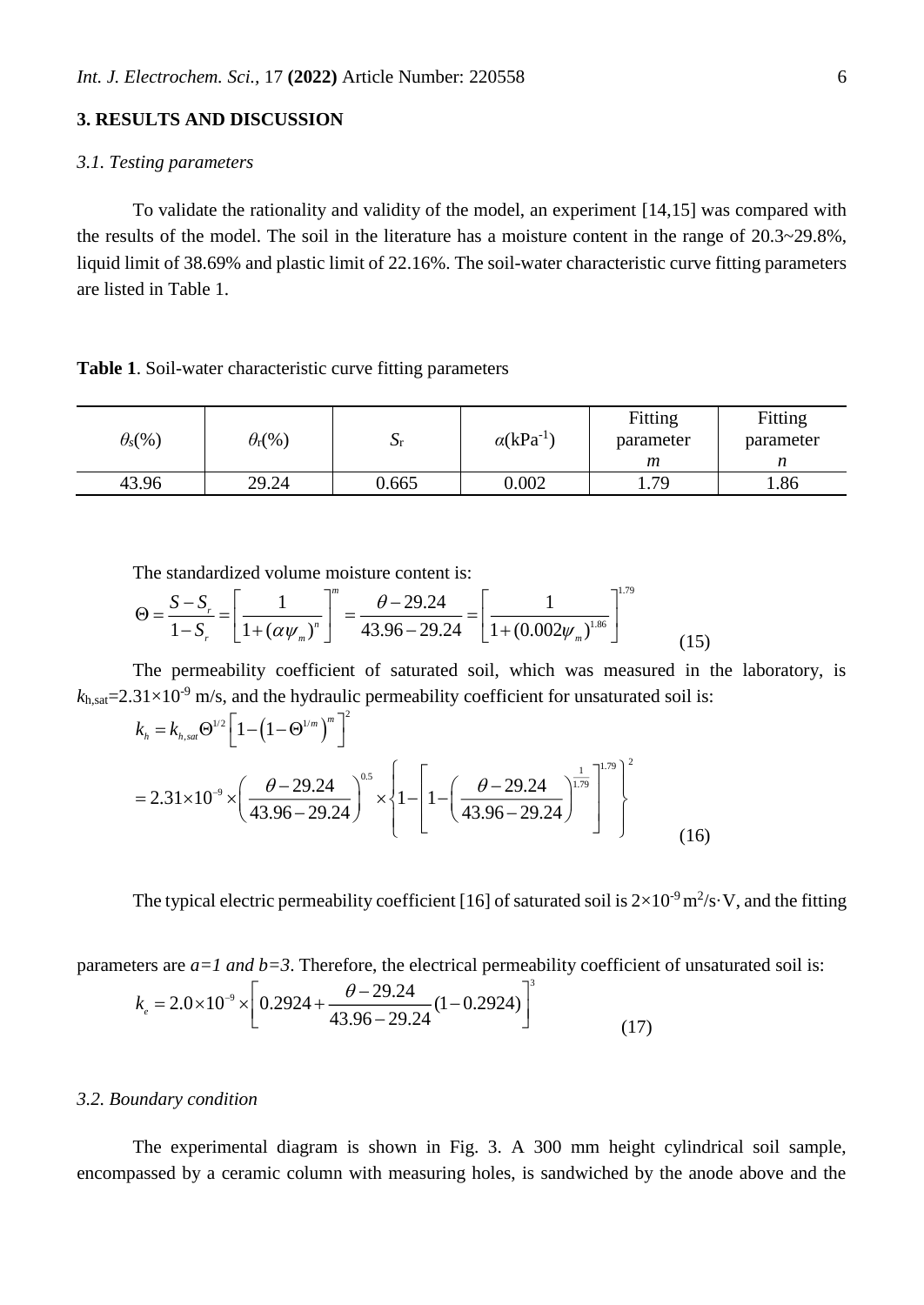cathode beneath. The applied voltage is 30 V, and the gradient is 1 V/cm. The z-axis takes the bottom of the soil sample as the origin, and the vertical upward direction is positive. The experiment starts after the capillary water reaches a stable state.



**Figure 3.** Diagram of one-dimensional electro-osmosis experiment

The initial water distribution and its nonlinear fitting equation are given by the literature above:

$$
\theta\big|_{t=0} = 44.56 - 14.58e^{-0.5 \times \left(\frac{z - 0.2809}{0.0943}\right)^2}
$$
(18)

The boundary conditions are listed as follows:

$$
\begin{cases}\n\frac{\partial \theta}{\partial z}\Big|_{z=0} = k_{h,sat} = 2.31 \times 10^{-9} \\
\frac{\partial \theta}{\partial z}\Big|_{z=0.3} = 0 \\
\phi_{|z=0} = 0 \\
\phi_{|z=0.3} = 30\n\end{cases}
$$
\n(19)

# *3.3. Results and discussion*

The partial differential equations are solved using MATLAB. The measured data in the experiment and the calculation results of the above equations are presented here. Fig. 4 illustrates the volume moisture contents at different heights of soil at different times. Data from four separate locations, z=50 mm, 130 mm, 210 mm, and 250 mm, are investigated.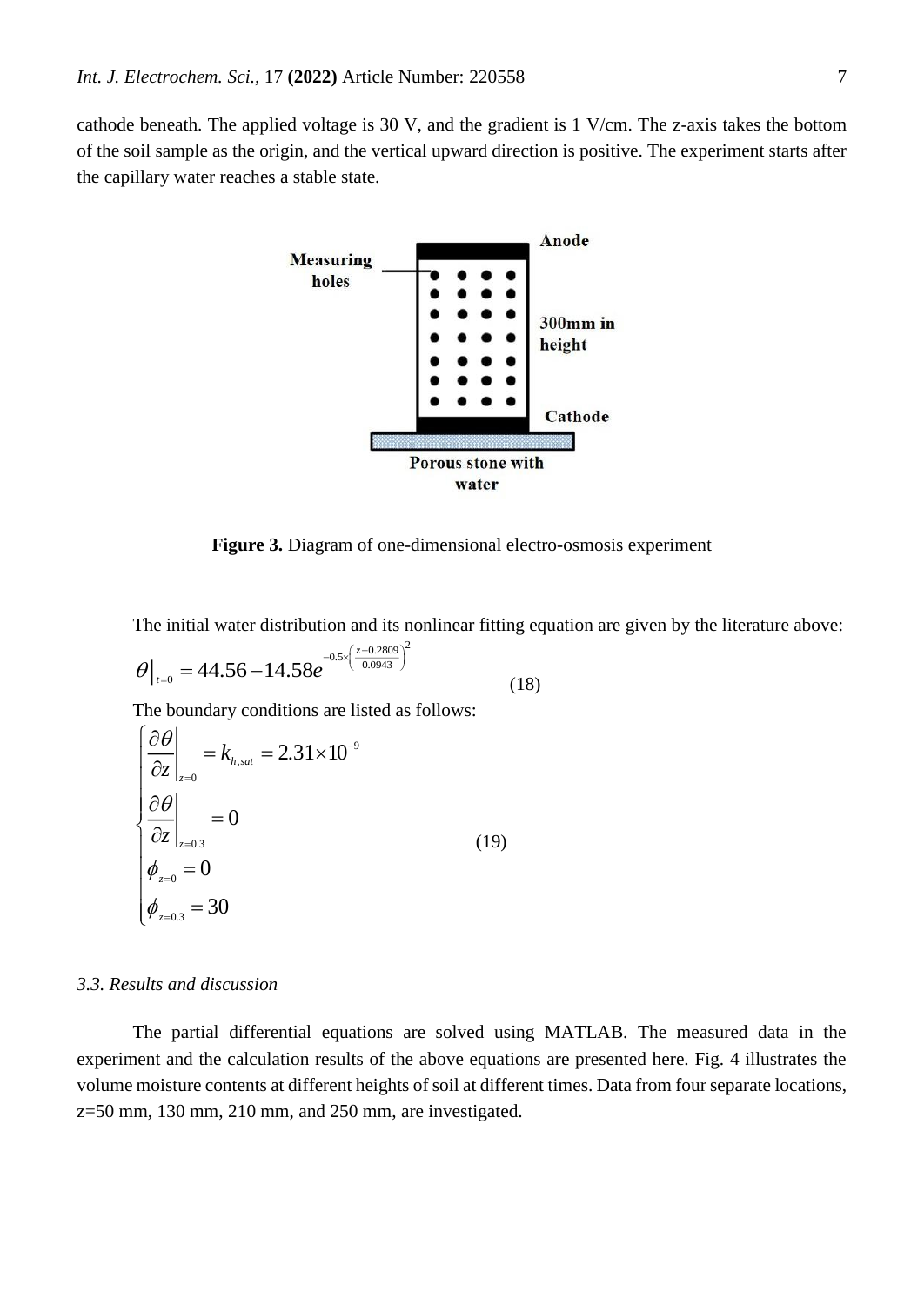

**Figure 4.** Volume moisture content distribution during 1V/cm vlotage gradient treating process

The simulated value coincides with the experimental results. At  $z=50$  mm and 130 mm, the volume moisture content decreases with time. At  $z=210$  mm and 250 mm, the water content declines gradually after a slight increase.

Pore water migration is driven by both electric force and matric suction; the suction of the soil matrix causes upward migration, while electric force causes downward migration. When the moisture content is high, i.e., when z=50 mm and 130 mm, the matrix suction is smaller than the electric force, which causes moisture to decrease with time. In contrast, matrix suction dominates the migration trend when the water content is relatively low at  $z=210$  mm and 250 mm at the beginning of the test. After these two forces reach equilibrium at approximately 35 h, the pore water reverses its migration direction. The above results indicate that the effect of electroosmosis is more suitable for unsaturated soil with a high water content rather than those with a low water content, which is similar to that of saturated soil.

After a sufficiently long treatment time, it is determined that the final value throughout the soil tends to remain stable; in this case, approximately 29~30% at  $1.7\times10^5$  h (refer to Fig. 5). Soil with a high initial moisture content decreases at a faster rate, while it decreases at a slower rate with a relatively low initial moisture content. Under ideal conditions, the water will move to the cathode where drainage is allowed under the action of matrix suction and electric force when an external electric field is applied. When the water content drops to a certain critical value, the effect of the matrix potential and electric potential on the pore water reaches a dynamic balance, indicating that the water content no longer changes over time. This finding indicates that there exists a limit in electro-osmosis treatment: if the electroosmosis method is employed to treat the soil with a water content lower than the critical value, the effect cannot be achieved.

From the above discussion, the critical value can be reduced by increasing the electric field force or by decreasing the matric suction. Generally, it is easier to improve the electric field force, for instance, by improving the potential gradient [17] or by employing electrode materials with low potential loss. It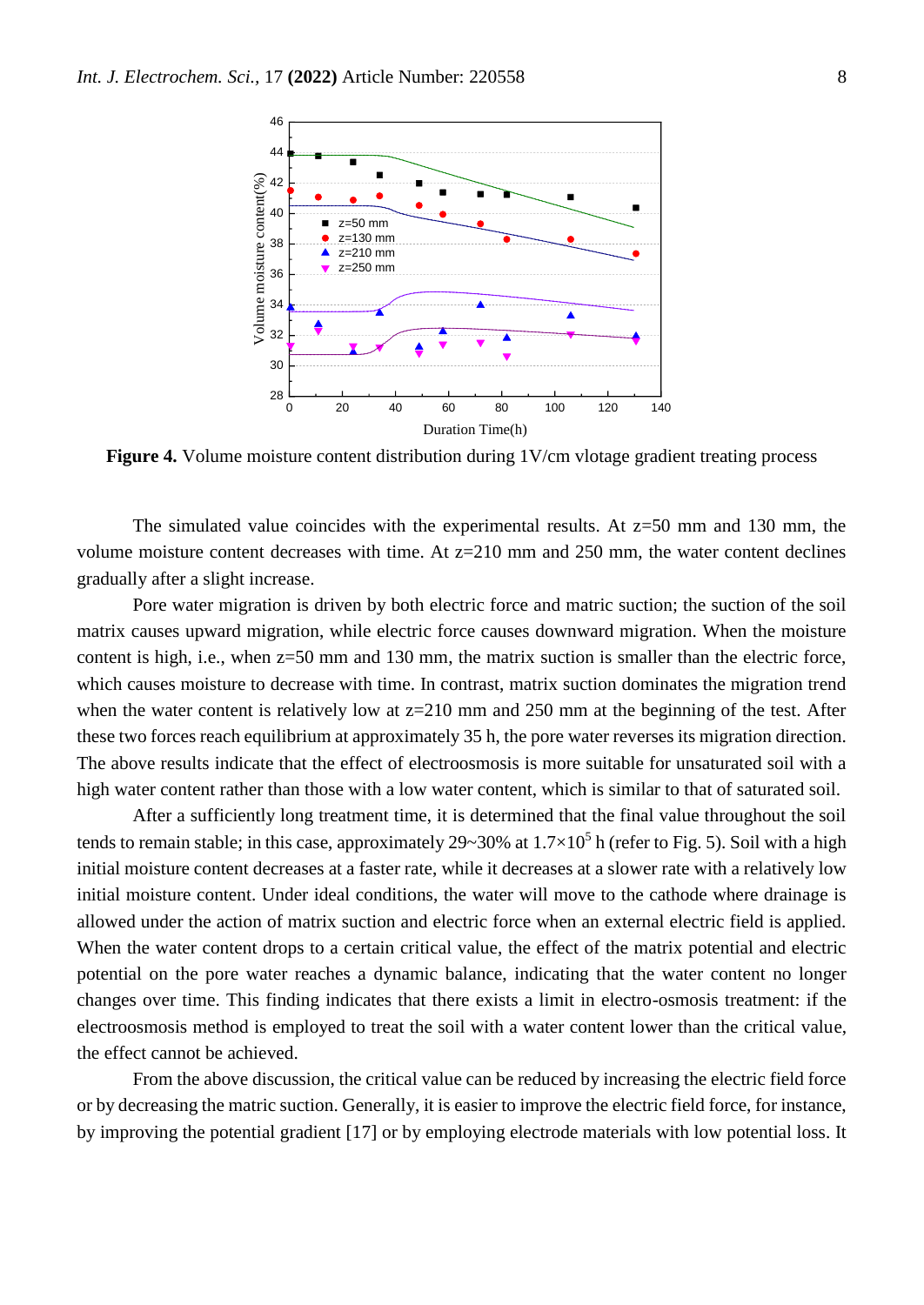has been reported that the average anode contact resistance in electrokinetic geosynthetic electrodes is 56% smaller than that of iron electrodes [18].



**Figure 5.** Volume moisture content distribution after 1V/cm voltage gradient treatment

# **4. CONCLUSION**

In this paper, the governing equation for pore water distribution under an electric field in unsaturated soils is driven through the mass continuity equation and principle of charge conservation. From the statements above, we can conclude the following information:

1) The simulation results are highly consistent with the data in the literature, which validates the applicability of the one-dimensional water migration model.

2) Numerical results show that the moisture contents decrease with time under the action of external electric force and matrix suction. A slight increase in the moisture concentration was observed in the anodic area at the early stage due to the matrix potential. The electro-osmosis treatment method can only be applied to soil with moisture contents higher than the critical value.

#### ACKNOWLEDGMENT

The authors greatly acknowledge the financial support from the Natural Science Foundation in Zhejiang Province, China (LQ19E080009) and the Application Research of Public Welfare Technology in Ningbo, China (No. 2019C50016).

# **References**

- 1. N.C. Lockhart, *Colloids Surf*., 6(1983)229.
- 2. J.K. Mitchell, *Geotechnique,* 41(1991)299.
- 3. X.Y. Xie, L.W. Zheng and K.H. Xie. *Chin. Civ. Eng. J*., 52(2019)108
- 4. C.Y.Ou, S.C. Chien, C.C. Yang and C.T. Chen, *Appl. Clay Sci*.,104(2015)135